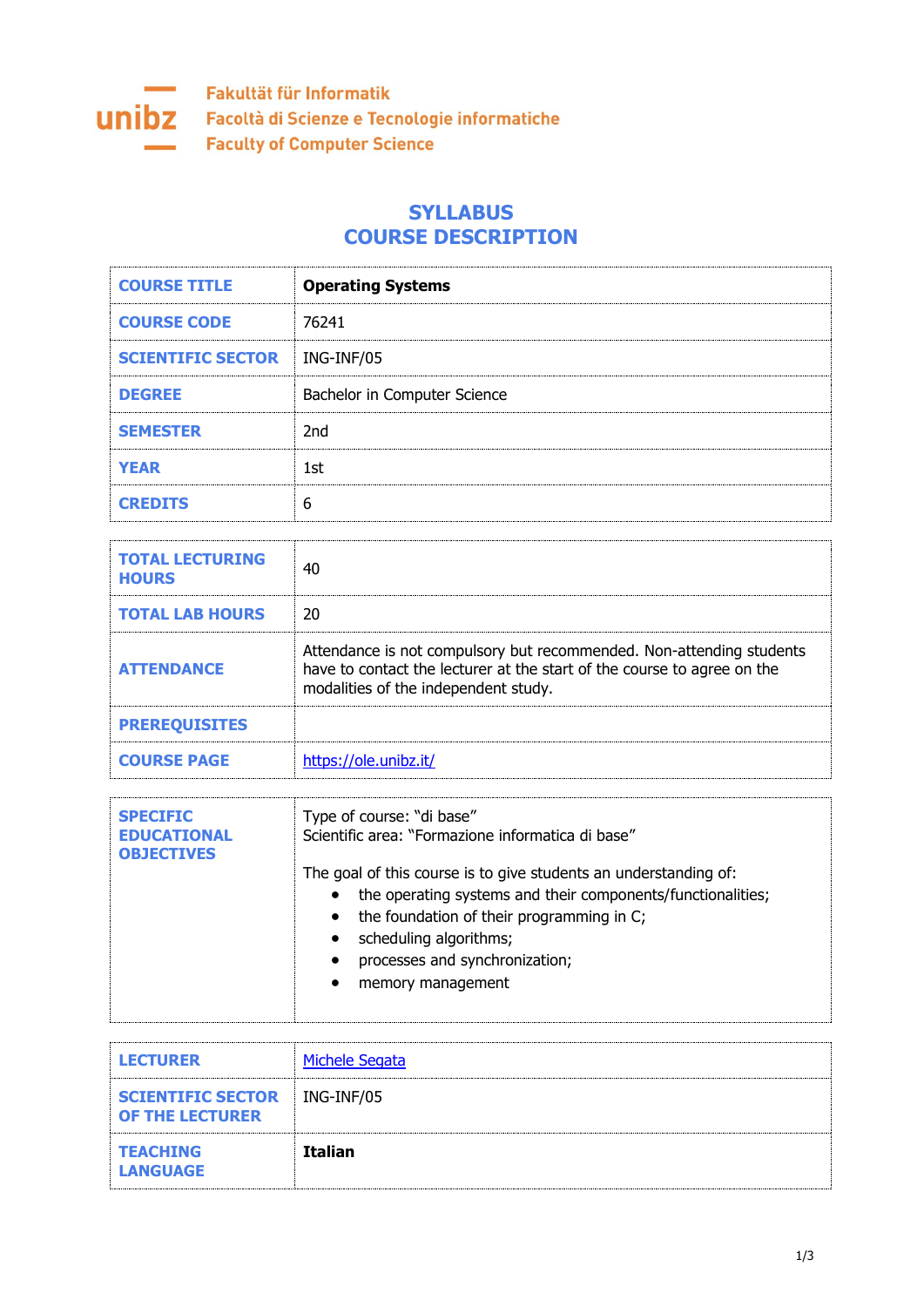

## Fakultät für Informatik **UNIDZ** Facoltà di Scienze e Tecnologie informatiche **Faculty of Computer Science**

| <b>OFFICE HOURS</b>                     | Mondays, $9:00 - 11:00$ upon mail appointment<br>Office POS 2.19, Faculty of CS, POS Building, Piazza Domenicani 3<br>Email: Michele.segata@unibz.it                                                                                                                                                                                                                                                                                                                                                                                                                                                                                                                                                                                                                                                                                                                                                                                                          |
|-----------------------------------------|---------------------------------------------------------------------------------------------------------------------------------------------------------------------------------------------------------------------------------------------------------------------------------------------------------------------------------------------------------------------------------------------------------------------------------------------------------------------------------------------------------------------------------------------------------------------------------------------------------------------------------------------------------------------------------------------------------------------------------------------------------------------------------------------------------------------------------------------------------------------------------------------------------------------------------------------------------------|
| <b>TEACHING</b><br><b>ASSISTANT</b>     | <b>Artale Alessandro</b><br>Nicola Gigante                                                                                                                                                                                                                                                                                                                                                                                                                                                                                                                                                                                                                                                                                                                                                                                                                                                                                                                    |
| <b>OFFICE HOURS</b>                     | Alessandro Artale: Tuesday 15:00-18:00, upon email appointment. POS<br>2.03, Faculty of CS, Piazza Domenicani 3. artale@inf.unibz.it<br>Nicola Gigante: Tuesday 15:00-17:00, upon email appointment. POS 2.01,<br>Faculty of CS, Piazza Domenicani 3. Nicola.gigante@unibz.it                                                                                                                                                                                                                                                                                                                                                                                                                                                                                                                                                                                                                                                                                 |
| <b>LIST OF TOPICS</b><br><b>COVERED</b> | Programming in C<br>Scheduling and concurrency<br>Processes and synchronization<br>$\bullet$<br>File systems and memory management<br>Storage management<br>Security and protection                                                                                                                                                                                                                                                                                                                                                                                                                                                                                                                                                                                                                                                                                                                                                                           |
| <b>TEACHING FORMAT</b>                  | This course will be delivered through a combination of formal lectures and<br>labs.                                                                                                                                                                                                                                                                                                                                                                                                                                                                                                                                                                                                                                                                                                                                                                                                                                                                           |
| <b>LEARNING</b><br><b>OUTCOMES</b>      | <b>Knowledge and understanding</b><br>Know the fundamental principles of programming;<br>Know the innovative aspects of the last generation of operating<br>$\bullet$<br>systems.<br>Applying knowledge and understanding<br>Ability to develop programs to interact with microcontrollers and the<br>operating systems of modern computers.<br><b>Making judgments</b><br>Be able to work autonomously according to the own level of<br>knowledge and understanding.<br><b>Communication skills</b><br>Be able to use one of the three languages English, Italian and<br>German, and be able to use technical terms and communication<br>appropriately.<br><b>Ability to learn</b><br>Have developed learning capabilities to pursue further studies with<br>a high degree of autonomy;<br>Be able to follow the fast technological evolution and to learn<br>cutting edge IT technologies and innovative aspects of last<br>generation information systems. |
| <b>ASSESSMENT</b>                       | Written exam: more specifically, the assessment consists of:<br>theoretical questions and exercises (some exercises are related to<br>what was explained during the Lab)<br>The aim of the written exam is to check the understanding of fundamental<br>concepts and whether the candidates have also acquired detailed knowledge<br>about operating systems. This is done through open questions about both<br>the theoretical content and the lab exercises.                                                                                                                                                                                                                                                                                                                                                                                                                                                                                                |
| <b>ASSESSMENT</b><br><b>LANGUAGE</b>    | <b>Italian</b>                                                                                                                                                                                                                                                                                                                                                                                                                                                                                                                                                                                                                                                                                                                                                                                                                                                                                                                                                |